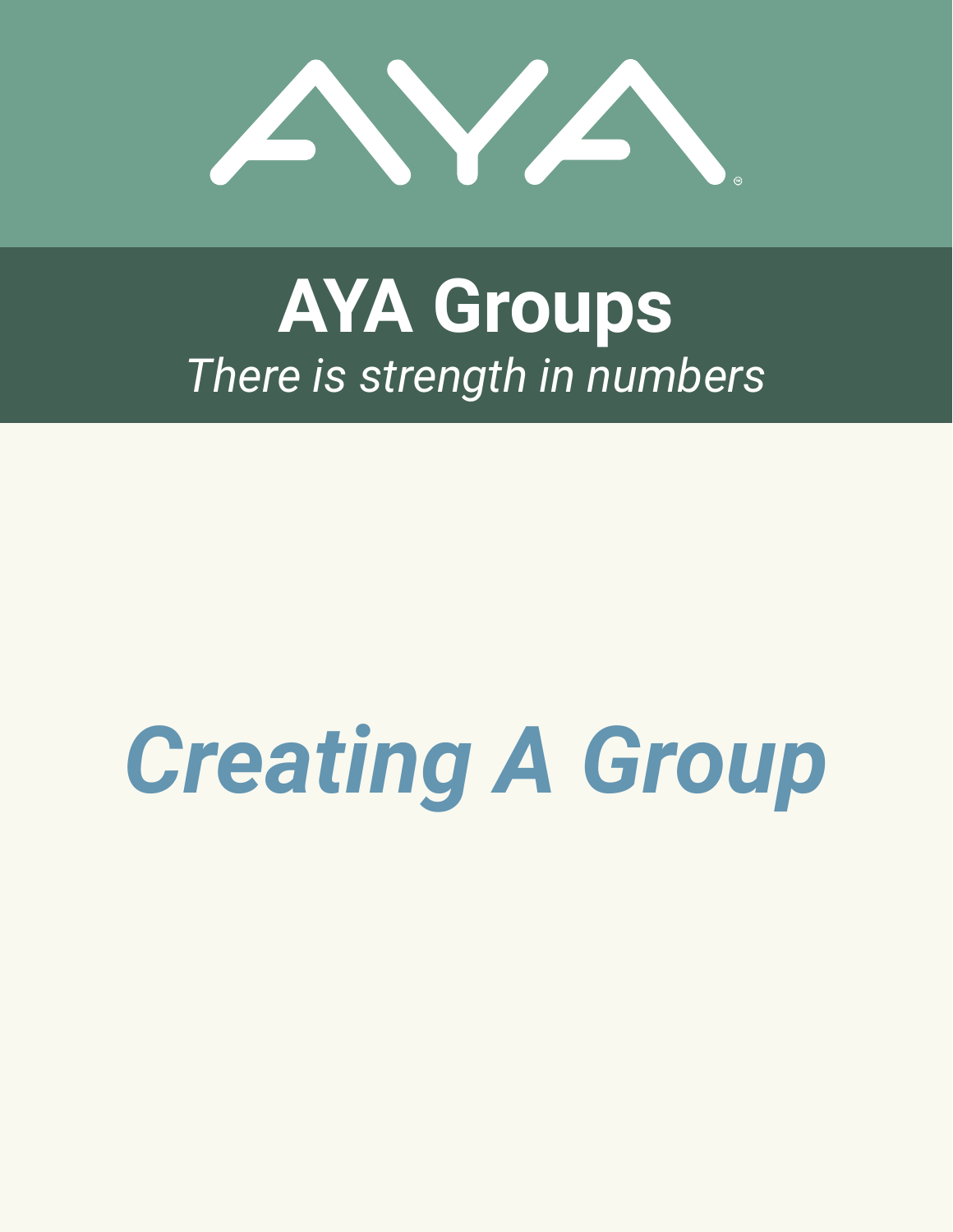# **CREATING A GROUP**

#### **STEP 1**

- Select the "Groups" tab at the bottom.
- Then select "Create a Group."



#### **STEP 2**

- $\bullet$  Fill out your group information, including the group name, group location and a group photo.
- Then select "Create Your Group" at the bottom.
- **Remember, if you make your group private, members can only join by invitation from you.**



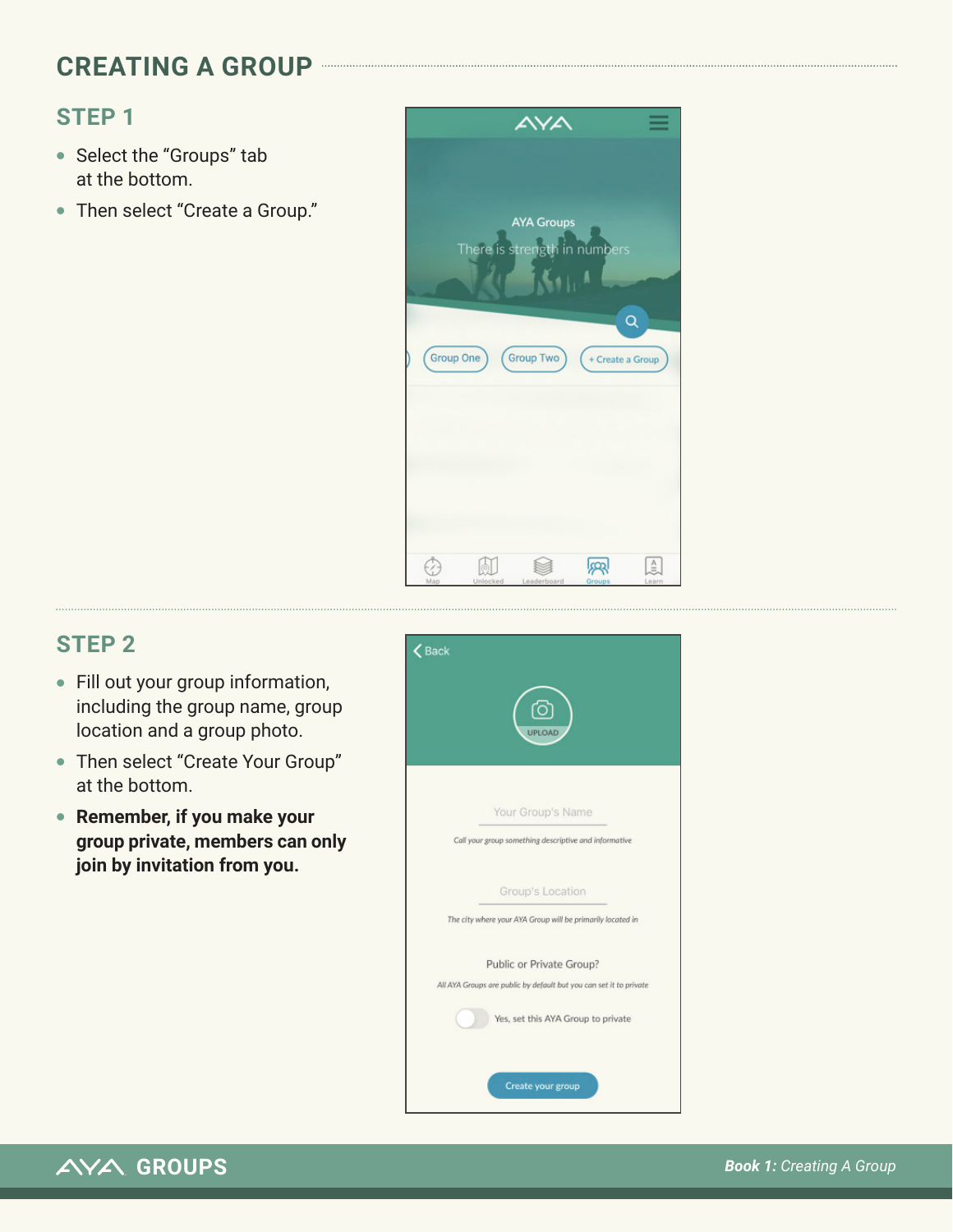# **CREATING A GROUP**

## **STEP 3**

• Once you've created your group, you will be taken to your new group page.



#### **STEP 4**

- Select "Invite" to send invitations to join by text, email, Facebook, etc.
- **If you made your group private,** you will be directed to send an invite link to their email address.